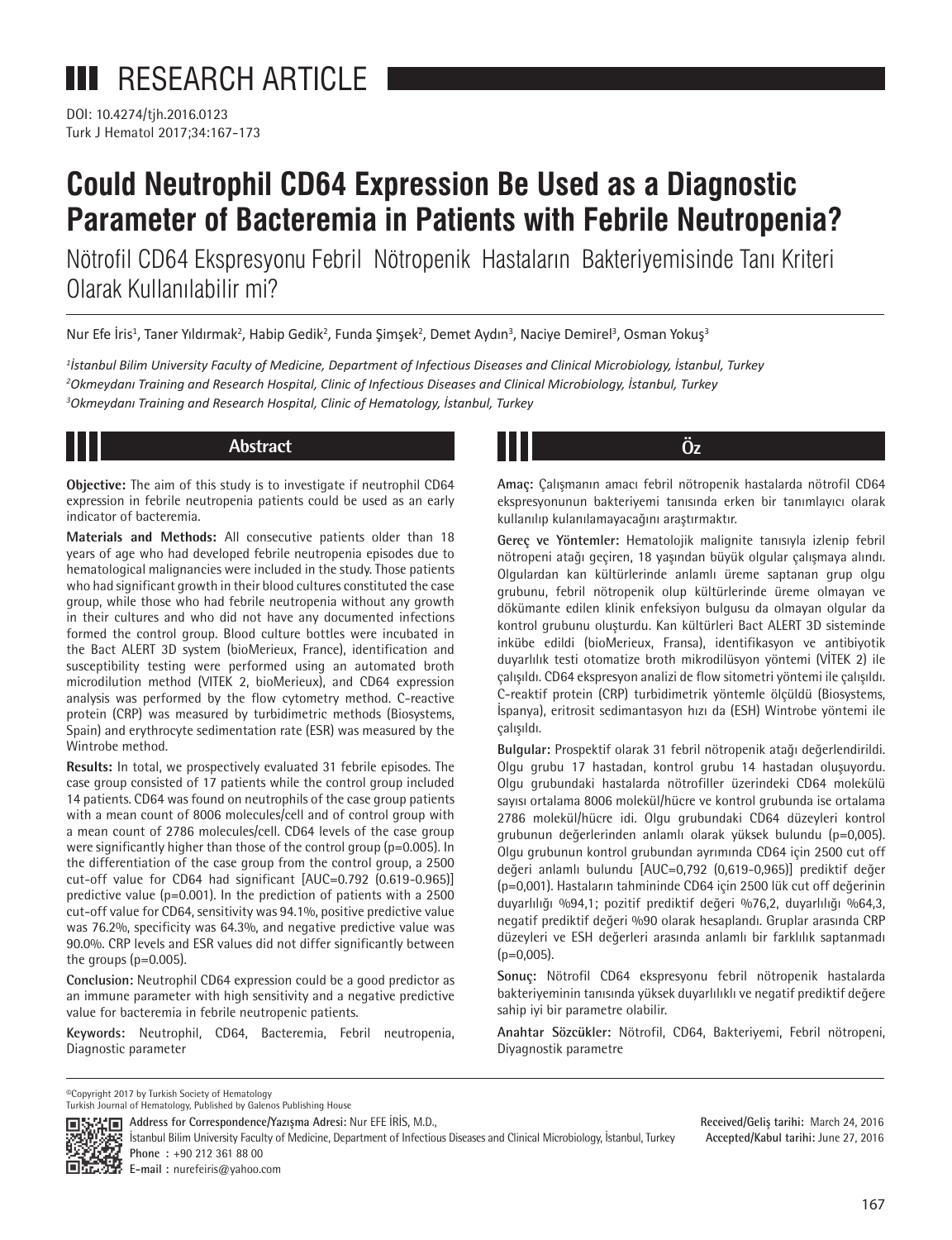# **Introduction**

Patients with neutropenia are very prone to bacterial infections, and especially in severely neutropenic patients, it is difficult to diagnose bacterial infection due to the lack of local signs of infection. Fever may be the only sign. For patients with febrile neutropenia, bacteremia is a very severe clinical presentation because these patients can easily progress to sepsis and septic shock. Positive blood culture is the gold standard for bacteremia but there are some difficulties. Difficulty in exclusion of infection is harmful in febrile neutropenia patients with suspected sepsis, as continuation of broad-spectrum antibiotics for presumptive bacterial infection frequently leads to unnecessary treatment and the possibility of multiresistant organisms. It brings toxicity, allergic reactions, and increased cost, too [1,2,3]. Thus, we need an improved diagnostic test for detecting bacterial infection and bacteremia in febrile neutropenic patients in the early period.

Acute phase reactants like C-reactive protein (CRP) have been used as indicators of bacterial infections since the 1970s. However, CRP has some limitations; for example, it is elevated in noninfectious processes. Procalcitonin (PCT) is a more reliable test for sepsis, especially as it has a very good negative predictive value for sepsis. PCT is more widely used in the diagnosis of severe sepsis and bacterial infections. It is also used in monitoring the success of antimicrobial treatment. PCT is secreted upon exposure to endotoxin. However, it might be increased in noninfectious conditions, too, like severe congestive heart failure and acute pancreatitis [2,3,4,5,6,7]. Many investigators have used various hematologic and biochemical markers and cytokines such as tumor necrosis factor-α, interleukin (IL)-1β, soluble IL-1ra, IL-2 receptor, IL-6, IL-8, IL-10, and markers of complement-activation for this purpose. Another approach in the early diagnosis of sepsis is neutrophil CD64 expression [1,8,9,10,11,12,13,14].

Neutrophils are very important cells for antibacterial immunity. Their basic function is phagocytosis. The surface receptors of neutrophils recognize bacterial antigens and this interaction activates the neutrophils to phagocytosis. Phagocytosis is facilitated by various receptors for immunoglobulin-G (IgG) and neutrophils can express three classes of IgG receptors. Fc gamma receptor I (Fc gamma RI) is recognized by the monoclonal antibody CD64 [12]. CD64, a high-affinity immunoglobulin Fc gamma RI, is constitutively expressed on monocytes but upregulated during acute-phase reactions on polymorphonuclear neutrophils (PMNs). Measured on PMNs, CD64 expression is a sensitive biomarker for bacterial infection [2,12,15,16,17].

In febrile neutropenic patients, can we use neutrophil CD64 expression as a rapid diagnostic tool as an indicator of bacteremia? The aim of our study was to answer this question.

Our goal was to determine if neutrophil CD64 expression has a significant correlation with microbiologically documented bacterial infections and if neutrophil CD64 expression can predict the results of a patient's blood culture.

# **Materials and Methods**

### **Subjects**

This single-center prospective study was carried out at the Okmeydanı Training and Research Hospital in İstanbul, Turkey. All consecutive patients between February 2013 and July 2013, who were older than 18 years of age and who had developed febrile neutropenic episodes during chemotherapy due to hematological cancers in the hematology department, were included in the study. Febrile neutropenia was defined as an oral temperature of >38.3 °C or two consecutive readings of >38 °C for 2 h and an absolute neutrophil count of <0.5x10<sup>9</sup>/L or a count expected to fall below 0.5x10<sup>9</sup> /L. We collected data including sex, age, comorbidity, and suspected origin of fever, and we collected clinical and laboratory data including body temperature, blood pressure, complete blood count, liver enzymes, creatinine, prothrombin time, CRP, chest radiographs, and urine, sputum, and blood cultures. Thirty-one episodes of febrile neutropenia in patients undergoing chemotherapy were selected independently of the type of underlying hematological disease.

**I. Case group:** This group included patients with a confirmed diagnosis of sepsis, which was defined by positive blood culture results.

**II. Control group:** This group included patients without sepsis, with suspected infection but negative blood culture results.

Single episodes of febrile neutropenia were considered; thus, the same patient may have been included more than once. Patients undergoing chemotherapy and with fever but with absolute neutrophil counts of  $>1.0x10<sup>9</sup>/L$  were excluded from the study.

We performed blood cultures for each patient in the first episode of the febrile neutropenic period and before starting antibiotic therapy. We placed 10 mL of blood in aerobic and anaerobic blood culture bottles and incubated them in the Bact ALERT 3D system (bioMerieux, France). Identification and susceptibility testing were performed using an automated broth microdilution method (VITEK 2, bioMerieux).

We measured neutrophil CD64 expression by flow cytometry following the manufacturer's instructions. The BD QuantiBRITE CD64/CD45 Phycoerythrin Florescence Quantitation Kit (Becton Dickinson, USA) was used. Quantitative flow cytometric analysis of the ethylenediaminetetraacetic acid specimens was performed with the FACSCalibur machine (Becton Dickinson). The cytometer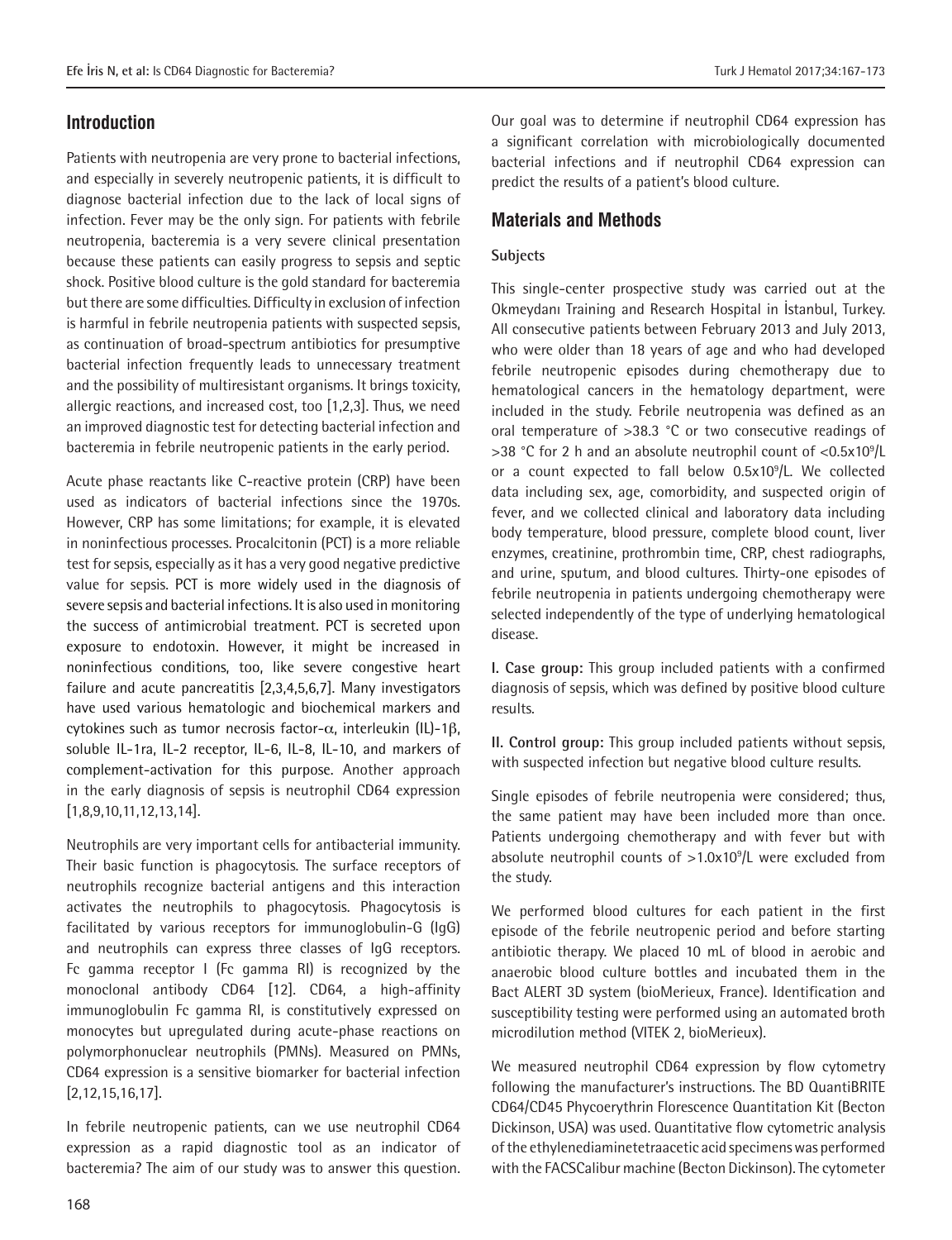was routinely optimized using CaliBRITE beads (Becton Dickinson). Before each analysis, QuantiBRITE polyethylene (PE) beads conjugated with four predefined levels of PE molecules were used to construct a standard linear regression curve. The amount of PE molecules bound per cell standard for the absolute number of fluorochrome antibody binding sites per cell was calculated. In principle, each QuantiBRITE grade antibody molecule is conjugated to one PE fluorochrome molecule. The

instrument measures the CD64 antigen, which is one of three Fc receptors for immunoglobulins, including human Fc gamma RII (CD32) and human Fc gamma RIII (CD16) antigens, present on the surface of leukocytes.

QuantiBRITE kits contain calibration beads for the fluorescent labels. CD64 was measured using the BD QuantiBRITE CD64 PE/ CD45 PerCP assay (Becton Dickinson). The assay was carried out essentially as described in the product instructions. Samples consisting of 50 µL of blood were stained in polystyrene tubes of 12x75 mm by adding 20 µL of staining reagent and incubating at room temperature (20-25 °C) for 30 min in the dark. Then 1.0 mL of FACS lysing solution was added to each tube, and the tubes were vortexed at low speed for approximately 1 or 2 s and incubated at room temperature for approximately 5 min in the dark. The level of CD64 expression, reported as antibodies bound per cell, was determined as described in the product instructions.

Serum concentrations of CRP were measured by turbidimetric methods (Biosystems, Spain). Erythrocyte sedimentation rate (ESR) was measured by the Wintrobe method.

#### **Statistical Analysis**

Our primary aim was the comparison of two groups for their neutrophil CD64 expressions. We determined the standard effect size as 1.05 for the two groups before the study. It was decided to include 14 patients for each group as the minimum, with 80% power and 5% confidence interval. Three more patients were kept as a reserve for the case group. In the descriptive statistics of the data, mean, standard deviation, median, lowest value, highest value, and percentage were used. The distribution of the variables was measured with the Kolmogorov-Smirnov test. The Mann-Whitney U test was used for analyzing the quantitative data. Effect level and cut-off values were assessed with ROC curves. For correspondence analysis, the kappa test was used. SPSS 22.0 was used for analyses.

# **Results**

Thirty-one episodes of febrile neutropenia were analyzed; analyzed episodes that corresponded to patients with two or more episodes of neutropenia were considered as separate events and were included as such in the analysis. Among the 31 included events, 17 episodes involved positive blood

culture results and 14 involved negative results. Regarding the blood cultures, coagulase-negative methicillin-resistant *Staphylococcus* was isolated in eight episodes (all patients had clinical signs and this organism was isolated in three blood culture bottles), *Escherichia coli* in five (ESBL-positive *E. coli* in two), *Pseudomonas aeruginosa* in two, *Klebsiella pneumoniae* in one, and *Kluyvera ascorbata* in one.

CD64 was found on neutrophils of case group patients at a mean count of 8006 and median count of 7786 molecules/cell and on the neutrophils of the control group at a mean count of 2876 and median count of 2452 molecules/cell (Figure 1).

CD64 was found on neutrophils of gram-negative bacteremia patients at a mean count of 8562 molecules/cell and on neutrophils of gram-positive bacteremia patients at a mean count of 7380 molecules/cell.

The mean CRP level was 82 mg/L in the positive culture group and it was 43 mg/L in the negative culture group (Figure 2). The mean ESR level was 79 mm/h in the positive culture group and 82 mm/h in the negative culture group (Figure 3). CRP and ESR levels did not differ significantly among the groups (p=0.084 and p=0.005; Table 1).

The mean total leukocyte count was  $0.618 \times 10^3/\mu$ L and the mean neutrophil count was  $0.245 \times 10^3/\mu$ L in the group with positive

| Table 1. Characteristics of the study group. |                                 |  |  |
|----------------------------------------------|---------------------------------|--|--|
| <b>Characteristics</b>                       | Number of the patients $(n=19)$ |  |  |
| Age (years)                                  | $47.9 + 11.4$                   |  |  |
| Sex (male/female)                            | 11 male/8 female                |  |  |
| Acute myeloid leukemia                       | 13                              |  |  |
| Acute lymphoblastic leukemia                 | 4                               |  |  |
| Non-Hodgkin lymphoma                         | 2                               |  |  |



**Figure 1.** Box plot graph shows the comparison between CD64 expression (molecules/cell) in the case group (mean  $\pm$  standard deviation:  $8006 \pm 4243$ ; median: 7786) and the control group (mean  $\pm$  standard deviation: 2876 $\pm$ 2149; median: 2452)  $(p=0.001)$ .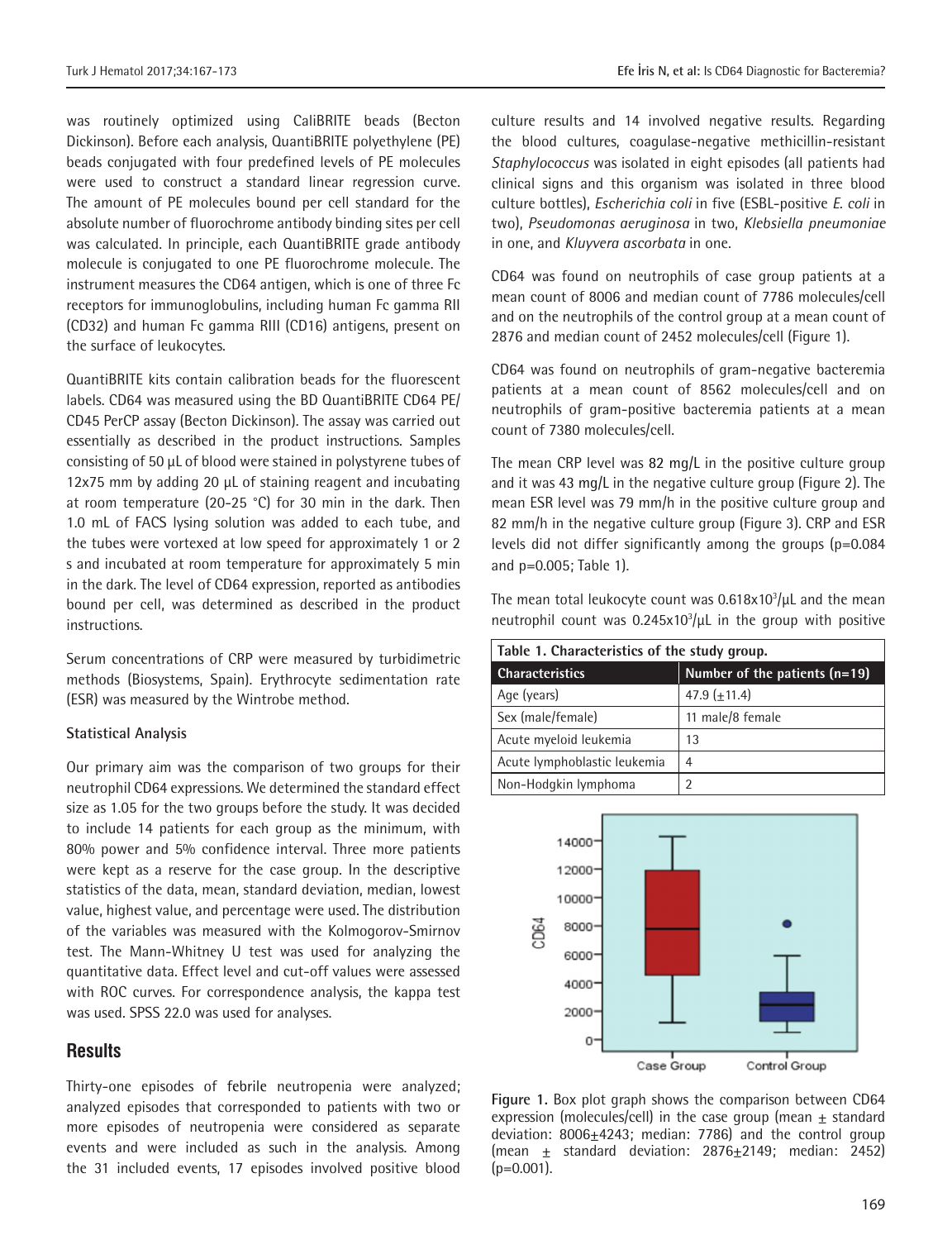blood culture (case group), while mean total leukocyte count was 0.706x10 $^3\prime$ µL and mean neutrophil count was 0.124x10 $^3\prime$ µL in the group with negative blood culture (control group) (Figure 4).

CD64 levels of the bacteremia group were significantly higher than those of the control group (p=0.005). In the distinction of the study group from the control group, CD64 levels had a significant [AUC=0.866 (0.737-0.994)] predictive value (p=0.001; Table 2). In the differentiation of the case group from the control group, a cut-off value of 2500 molecules/cells for CD64 had a significant  $[AUC=0.792 (0.619-0.965)]$  predictive value (p=0.001). In the prediction of patients with a 2500 cut-off value for CD64, sensitivity was 94.1%, positive predictive value was 76.2%, specificity was 64.3%, and negative predictive value was 90.0% (Figure 5). CD64 expression in cases of gram-negative bacteremia was higher than in cases of gram-positive bacteremia, but this was a statistically nonsignificant difference (p=0.564).

**Table 2. Sensitivity, specificity, and predictive values of CD64.**

|                           | 95% CI     |             | p     |
|---------------------------|------------|-------------|-------|
|                           | <b>AUC</b> | Lower-upper |       |
| CD <sub>64</sub>          | 0.866      | 0.737-0.994 | 0.001 |
| CD64 > 2500               | 0.792      | 0.619-0.965 | 0.006 |
| Sensitivity               |            | 94.1%       |       |
| Positive predictive value |            | 76.2%       |       |
| <b>Specificity</b>        |            | 64.3%       |       |
| Negative predictive value |            | 90.0%       |       |
| <b>ROC Curve</b>          |            |             |       |
| CI: Confidence interval.  |            |             |       |



**Figure 2.** Box plot graph shows the comparison between C-reactive protein (mg/L) in the case group (mean  $\pm$  standard deviation: 82 $\pm$ 86.4; median: 48) and the control group (mean  $\pm$ standard deviation:  $43.4 \pm 47.5$ ; median: 23) (p=0.084).

# **Discussion**

If bacteremia is not quickly treated in febrile neutropenia patients, it becomes a significant risk factor for septic shock. That is why it is crucial to get positive blood culture results as early as possible. The activation of neutrophils is evidence for the presence of bacteria in the circulation. For this reason, being able to show the activation of neutrophils on the first day of the febrile neutropenia episode is of vital importance and can serve as an alarm much earlier than the culture results. Showing the expression of CD64 on the surface with flow cytometry is the earliest indicator of neutrophil activation [1,2,12,13,14,15,16,17].

Is it possible to identify febrile neutropenia in patients with bacteremia before their microbiological culture results are obtained, and is there a test that would help us predict that the cause of fever in febrile neutropenic patients is an infection? Could CD64, an indicator of neutrophil activation, be used for this purpose? In this study, which was performed with the aim of answering these questions, the results that we obtained favor our hypotheses.

CD64 levels of the bacteremia group were significantly higher than those of the control group and, in the distinction of the groups, CD64 levels had a significant predictive value. In the prediction of patients with a 2500 cut-off value for CD64 (molecules/cells), sensitivity was 94.1%, positive predictive value was 76.2%, specificity was 64.3%, and negative predictive value was 90.0%.



**Figure 3.** Box plot graph shows the comparison between erythrocyte sedimentation rate (mm/h) in the case group (mean  $\pm$ standard deviation: 79.6  $\pm$ 26.3; median: 88) and the control group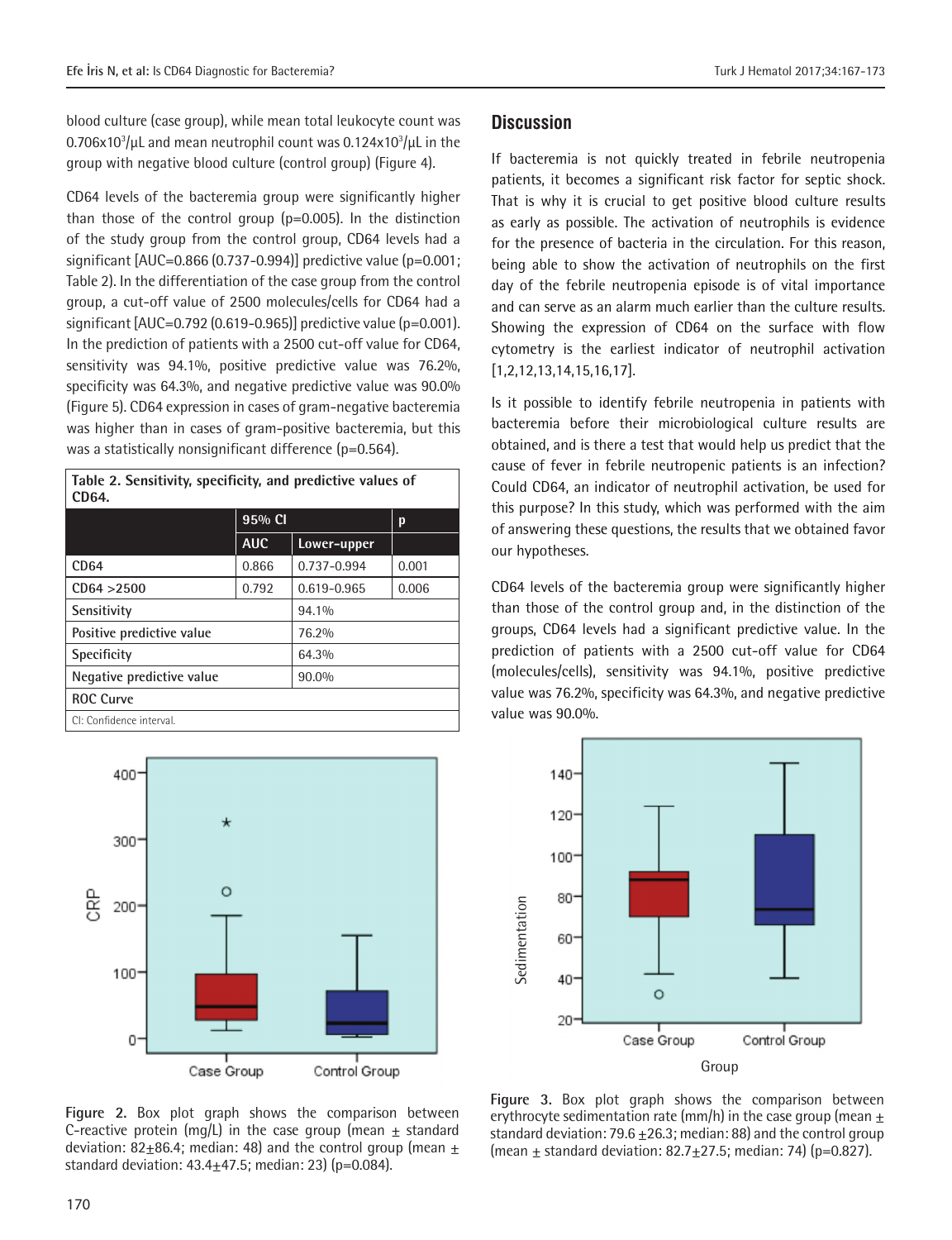

**Figure 4.** Box plot graph shows the comparison between neutrophils and leukocytes  $(/\mu L)$  in the case group (mean  $\pm$  standard deviation: 246 $\pm$ 144 and median: 230; mean  $\pm$  standard deviation: 795 $\pm$ 906 and median: 650) and the control group (mean  $\pm$  standard deviation: 218 $\pm$ 167 and median: 150; mean  $\pm$  standard deviation: 706 $\pm$ 246 and median: 715) (p=0.827).



**Figure 5.** Sensitivity and specificity of CD64 levels.

Sepsis causes significant morbidity and mortality among febrile neutropenic patients. Up to 35% of sepsis patients have no identified microbiological agent and therefore diagnosis and empiric therapy have to be based on other parameters [18,19,20]. The lack of specific criteria makes the search for sensitive and specific diagnostic biomarkers crucial. As measurements of markers like CRP and PCT can be obtained much earlier than culture results, they are very useful in the early diagnosis of sepsis. However, their sensitivities are low. CRP and ESR are markers that indicate inflammation, and malignancy ranks first among the conditions that result in their elevation. To this end, in patients with malignancies, like the febrile neutropenia

patients in our study, their benefits in the differential diagnosis of an infection would be limited [5,21,22,23,24].

In the literature, in a study that was very similar to ours, it was investigated whether CD64 expression was a predictor for positive blood cultures in febrile neutropenic children or not and furthermore CRP and ESR were compared. Median CD64 indices were found to be similar both in the negative and the positive blood culture groups. A correlation could not be identified between CD64 index and positive blood culture. Furthermore, for CRP levels, there was no statistically significant difference between the study groups with positive and negative blood cultures and the control group [25].

In a meta-analysis evaluating neutrophil CD64 expression as a marker for bacterial infection, patients from all age groups were considered and CD64 expression on neutrophils was identified as a useful cell-based diagnostic tool for the diagnosis of bacterial infections. The sensitivity of neutrophil CD64 expression was found as 79% and its specificity as 91%. Based on the evaluation made in this meta-analysis, 13 prospective studies were analyzed and among them only those studies enrolling adult patients, those in which CD64 measurements were performed with flow cytometry, and those which confirmed the presence of an infection with blood culture positivity were shown to prove the sensitivity and specificity of CD64 [26].

In a study investigating the benefit of using neutrophil CD64 expression to discriminate between exacerbation of the disease and the addition of an infection to the clinical presentation in inflammatory autoimmune diseases, neutrophil CD64 expression was reported to have a sensitivity of 94.4% and a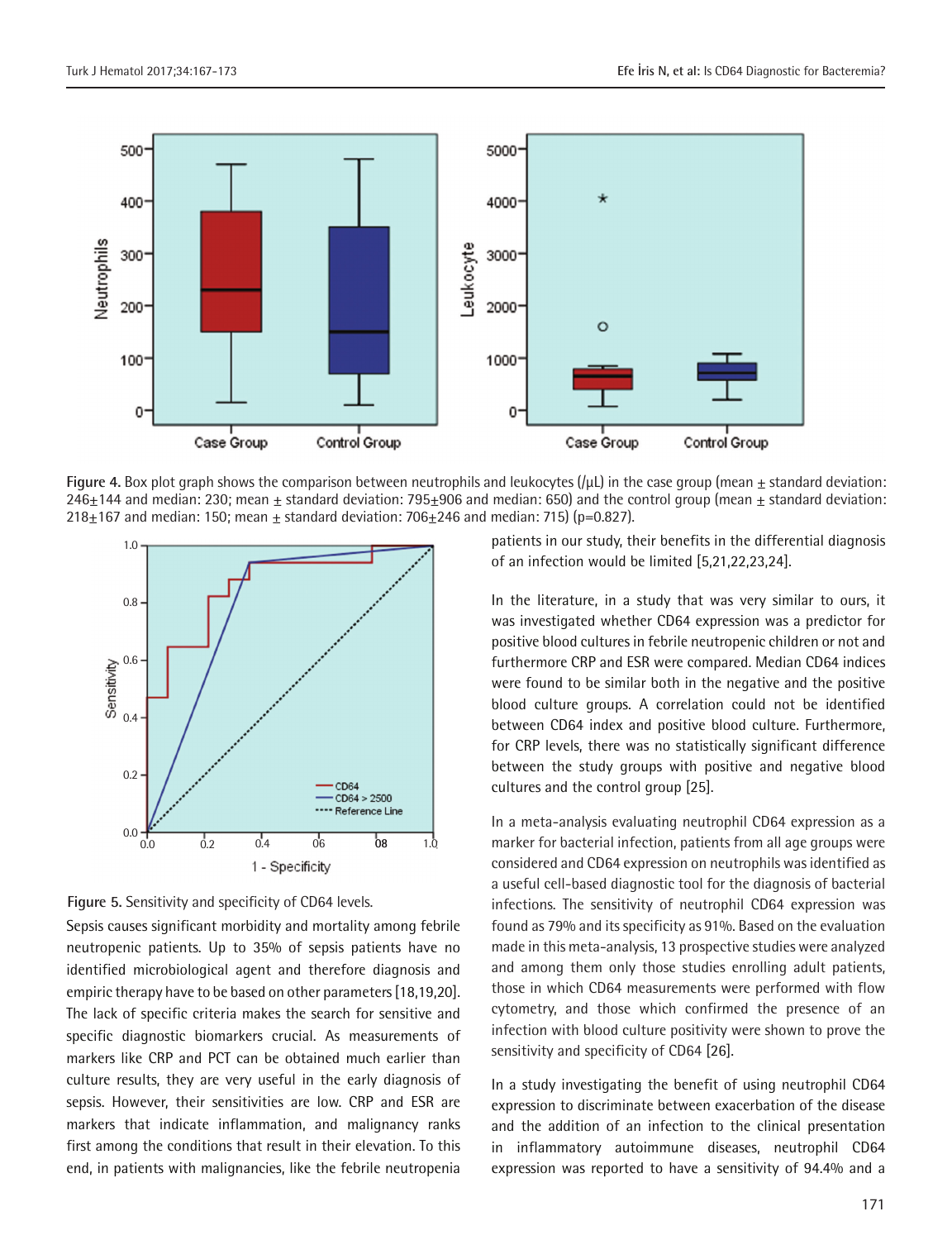specificity of 88.9% [27]. Furthermore, neutrophil CD64 density was higher in gram-negative bacterial infections despite not reaching levels of statistical significance and this was explained by the activation of neutrophils by different bacterial products through different pathways. In our study, we found that patients who had growth of gram-negative bacteria also had higher levels of CD64 expression despite the fact that this was not statistically significant. If the results of further studies with higher numbers of patients support our results, it could provide us with an extremely useful diagnostic opportunity that might guide us in the choice of antibiotherapy.

According to our study, neutrophil CD64 expression is a good diagnostic marker for bacteremia in febrile neutropenic patients. However, an infection marker should be biochemically stable because it might be necessary to keep blood samples stored, but flow cytometric analysis is not available for this situation. The advantages of CRP when compared with CD64 are rapid quantitation and easy handling. The quantitative flow cytometric analysis of CD64 was applied in this study. CD64 could be developed into a routine clinical test with high reproducibility and easy handling so that it can be used easily as a biomarker of bacteremia for febrile neutropenia patients.

In the literature there are some studies that demonstrated that CD64, when measured as an index, has high sensitivity and specificity for infection and monitoring sepsis [28,29,30]. The CD64 index was measured using a Leuko64kit (Trillium Diagnostics, Bangor, ME, USA) and a BD FACSCalibur running QuantiCALC software (Verity Software House, Topsham, ME, USA) in these studies. Many modern hematology analyzers contain flow cytometers and are capable of doing CD4 subsetting, and incorporation of CD64 index testing into these platforms will further simplify this test [28].

The main limitation of our study is the number of patients included. We recommend performing more studies with a higher number of patients. In this way it will be possible to obtain more powerful data on using CD64 and predicting bacteremia.

#### **Conclusion**

It is obvious that more studies focused on neutrophil CD64 expression for the diagnosis of bacteremia in febrile neutropenic patients are needed. According to our results, neutrophil CD64 expression is a good diagnostic tool for the diagnosis of bacteremia in febrile neutropenia patients, and CD64 is superior to CRP and ESR.

### **Ethics**

Ethics Committee Approval: The study protocol was approved by Ethics Committee of Okmeydanı Training and Research Hospital, Informed Consent: It was received from patients.

## **Authorship Contributions**

Concept: N.E.İ., T.Y.; Design: N.E.İ., T.Y.; Data Collection or Processing: N.E.İ., T.Y. H.G., F.Ş., D.A., N.D., O.Y.; Analysis or Interpretation: N.E.İ., T.Y.; Literature Search: N.E.İ., T.Y.; Writing: N.E.İ.

**Conflict of Interest:** The authors of this paper have no conflicts of interest, including specific financial interests, relationships, and/or affiliations relevant to the subject matter or materials included.

#### **References**

- 1. Ng PC, Li G, Chui KM, Chu WC, Li K, Wong RP, Chik KW, Wong E, Fok TF. Neutrophil CD64 is a sensitive diagnostic marker for early-onset neonatal infection. Pediatr Res 2004;56:796-803.
- 2. Cid J, Aguinaco R, Sanchez R, Garcia-Pardo G, Llorente A. Neutrophil CD64 expression as a marker of bacterial infection: a systematic review and metaanalysis. J Infect 2010;60:313-319.
- 3. Simon L, Gauvin F, Amre DK, Saint-Louis P, Lacroix J. Serum procalcitonin and C-reactive protein levels as markers of bacterial infection: a systematic review and meta-analysis. Clin Infect Dis 2004;39:206-217.
- 4. Davis BH. Improved diagnostic approaches to infection/sepsis detection. Expert Rev Mol Diagn 2005;5:193-207.
- 5. Koeze J, Hendrix MG, Van den Bergh FA, Brouwer RM, Zijlstra JG. In critically ill patients the procalcitonin level can be misleading. Crit Care 2011;15:422.
- 6. Chiwakata CB, Manegold C, Bönicke L, Wease I, Jülch C, Dietrich M. Procalcitonin as a parameter of disease severity and risk of mortality in patients with *Plasmodium falciparum* malaria. J Infect Dis 2001;183:1161-1164.
- 7. Wacker C, Prkno A, Brunkorst FM, Schlattmann P. Procalcitonin as a diagnostic marker for sepsis: a systematic review and meta-analysis. Lancet Infect Dis 2013;13:426-435.
- 8. Schutz AN. Infectious disease biomarkers: non-antibody-based host responses. In: Tang WW, Stratton CW (eds). Advanced Techniques in Diagnostic Microbiology. Berlin, Springer, 2013.
- 9. Nelson GE, Mave V, Gupta A. Biomarkers for sepsis: a review with special attention to India. Biomed Res Int 2014;2014:264351.
- 10. Prucha M, Bellingan G, Zazula R. Sepsis biomarkers. Clin Chim Acta 2015;440:97-103.
- 11. Diacom CC, Balaceami A, Moroşan E. Sepsis biomarkers. Past, present and future. Farmacia 2015;63:811-815.
- 12. Vincent JL, Beunnier M. Diagnostic and prognostic markers in sepsis. Expert Rev Anti Infect Ther 2013;11:265-275.
- 13. Hoffmann JJ. Neutrophil CD64: a diagnostic marker for infection and sepsis. Clin Chem Lab Med 2009;47:903-916.
- 14. Hoffmeyer F, Witte K, Schmidt RE. The high-affinity Fc gamma RI on PMN: regulation of expression and signal transduction. Immunology 1997;92:544-552.
- 15. Schiff DE, Rae J, Martin TR, Davis BH, Curnutte JT. Increased phagocyte Fc gammaRI expression and improved Fc gamma receptor-mediated phagocytosis after in vivo recombinant human interferon-gamma treatment of normal human subjects. Blood 1997;90:3187-3194.
- 16. Qureshi SS, Lewis SM, Gant VM, Treacker D, Davis BH, Brown KA. Increased distribution and expression of CD64 on blood polymorphonuclear cells from patients with the systemic inflammatory response syndrome (SIRS). Clin Exp Immunol 2001;125:258-265.
- 17. Danikas DD, Karakantza M, Theodorou GL, Sakellarapoulos GC, Gogos CA. Prognostic value of phagocytic activity of neutrophils and monocytes in sepsis. Correlation to CD64 and CD14 antigen expression. Clin Exp Immunol 2015;154:87-97.